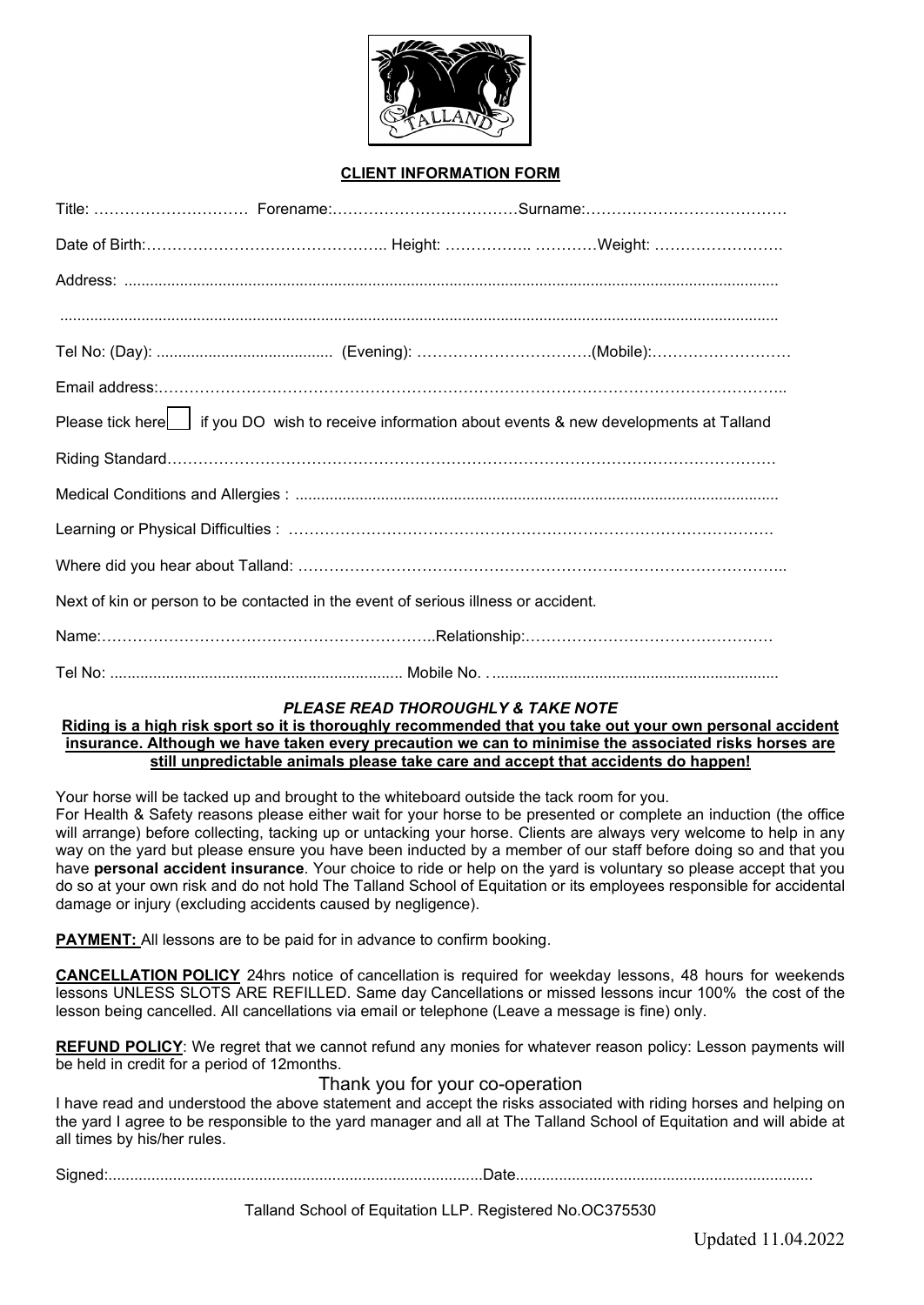|                                                          | This Client has been assessed and by our Judgement of their capabilities is as follows |
|----------------------------------------------------------|----------------------------------------------------------------------------------------|
|                                                          |                                                                                        |
| (tick as appropriate)                                    |                                                                                        |
| Complete Beginner(Lead Rein Lunge):                      |                                                                                        |
|                                                          |                                                                                        |
| <b>Novice:</b> (Walk, Trot, Canter Independently:        |                                                                                        |
|                                                          |                                                                                        |
| Intermediate: (Stage 2 Level):                           |                                                                                        |
| Advanced Intermediate (Stage 3/ PTT Level):              |                                                                                        |
| <b>Advanced Level</b> (BHS Stage 4 or above):            |                                                                                        |
| More Advanced:<br><b>Office Use: - Assessment Lesson</b> | Assessment Content: WALK:__ TROT: __ CANTER: __ W/O Stirrups: __ Jump: __ Lateral: __  |
| HORSE USED: _________________________                    |                                                                                        |
|                                                          | TIME:                                                                                  |
|                                                          |                                                                                        |
|                                                          |                                                                                        |
|                                                          |                                                                                        |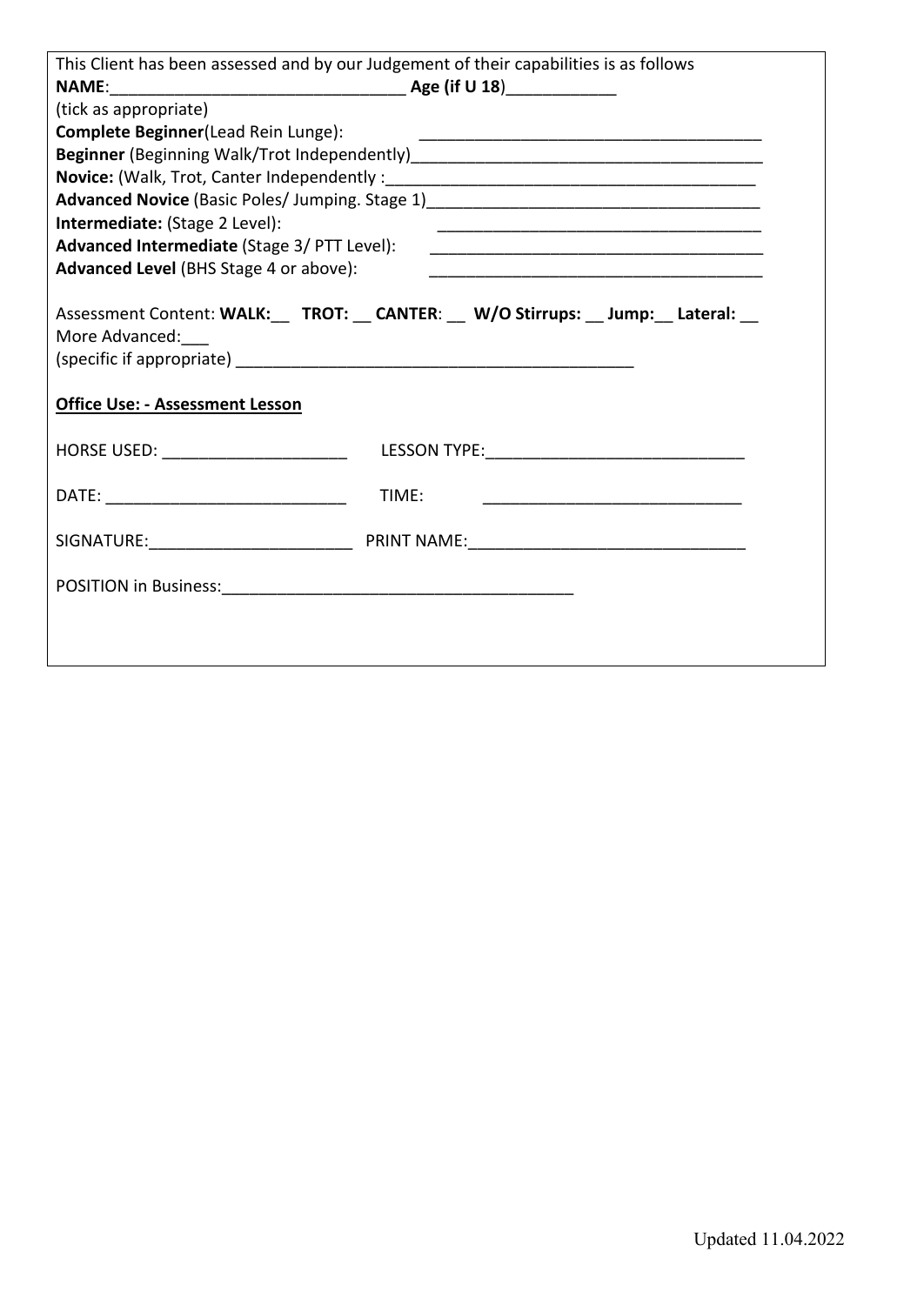**If a rider of advanced standard wishes to ride without a BSI Standard hat, he or she must sign an official disclaimer before so doing, as soon as you are covered by Personal Accident Insurance cover Further information and forms can be obtained from the office.**

## **HEALTH AND SAFETY GUIDELINES FOR CLIENTS (Please ensure your read thoroughly)**

### **Recommend Dress Code**

For health & safety reasons there are certain guidelines we would be grateful if you would follow:

For those wanting to help on the yard, we recommend old clothes and boots with steel toecaps. We suggest that you have a waterproof coat and in wet weather wellington boots and chaps are advisable (a change of clothing is always a good idea).

We recommend that clients do not wear jewellery whilst riding or handling horses and that long hair should be tied back. Please wear a correctly fitted hat and securely fastened chinstrap to current standards when mounted. You can hire one if yours is out of date.

For riding we recommend you wear gloves and either breeches, jodhpurs or jogging trousers, as jeans can cause uncomfortable rubs. Footwear should be jodhpur boots, long boots or if you don't have theses yet, a pair of boots or shoes with a flat sole (so not wellington as the sole's too ridged) and a small block heel (so not trainers as they are too flat) will be fine.

We have small collection of boots we can lend if you have nothing suitable. Please ask your instructor or at the office.

We also suggest that body protectors are worn and that you have your own personal insurance.

Keeping Safe on the Yard (Horses are unpredictable animals, please take care!)

Horses can be dangerous and certainly unpredictable especially when cornered or frightened. Mares can easily be frightened, especially if they have a newly born young and when injured. Please take care.

Horses are bigger and heavier than you are. Take care at all times. Never approach animals suddenly – warn them you are coming!

Diseases do occur so please wear rubber gloves where necessary and wash your hands well after handling horses. Rats and mice can also carry diseases. Wash your hands well after handling bales and sacks to avoid infection. We strongly recommend that your tetanus protection is up to date before helping on the yard (if in doubt, check with your doctor).

Please do not handle any equipment or materials being used for veterinary purposes or any other chemicals on the yard – ask a member of staff to do it if necessary.

Please ensure horses are tied up at all time when being handled. The headcollar must be put on correctly and the horse tied securely. No matter how small the task, when you enter a stable, the horse must be tied up. Please be extra careful when dealing with stallions. If in any doubt, please ask a member of staff for assistance. Also take extra care when washing horses.

Muck forks are sharp and pointed, take care not to stab your foot if you are mucking out . Wheelbarrows can get very heavy, so please take care when wheeling them across the yard and emptying them at the muckheap. Brushing the yard can also cause muscle stress so please take care.

When lifting any objects; bales of hay or saddles etc.. make sure you bend your knees, keep your back straight, and carry out the lift in one smooth movement.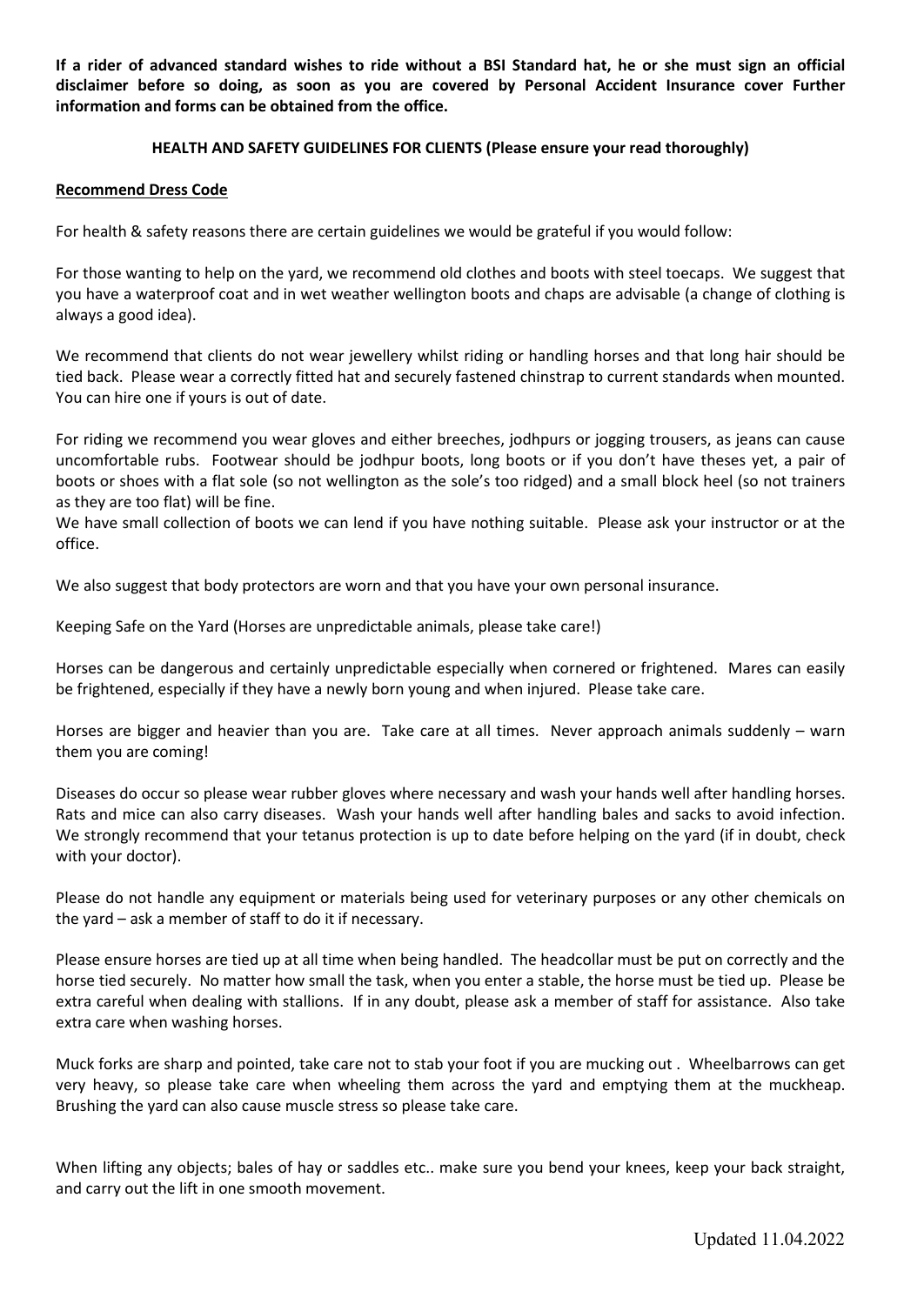Please ensure all gates/stable door are kept close at all times, if you pass an open gate, ALWAYS close it whatever the reason for it being open. Please always put everything you use back in its correct place. Never leave equipment lying around the yard or in a horse's stable. Do not put anything on the floor. Please make the time to put it away.

## **HORSE MAY BE UNPREDICTABLE. HANDLE THEM CAREFULLY, FIRMLY, QUIETLY AND SAFELY.**

### **Please stay away from the areas below**

**Workshop**: Please do not go in to the workshop due to the dangerous machinery and chemicals kept there. Under NO circumstances touch any of the farm machinery.

**Hay barn**: Be very careful around the hay barn as we use very large, high density bales. NEVER place yourself near stacked bales. Do not climb on the bales or smoke by them.

### **DO NOT SMOKE ANYWHERE ON THE YARD.**

**Lorry:** Never stand 1- under the lorry ramp (particularly as it comes down), 2- behind a trailer ramp. 3- under the forks of a tractor.

### **In case of an accident:**

Please report any injuries to people or horses, or damage to equipment to a member of staff as soon as possible. There is a first aid kit in the office. The first aid box is checked and replenished every 12 weeks by a member of staff. The following staff are trained in First Aid:

| Pammy Hutton          | Pippa Hutton           |
|-----------------------|------------------------|
| <b>Brian Hutton</b>   | <b>Hilary Hughes</b>   |
| <b>Gerry Sinnott</b>  | <b>Claire Graves</b>   |
| Emma Harford          | Raffi Bailey           |
| <b>Britt Lankston</b> | Vicky Lipscombe-Kettel |
| Megan Field           |                        |

#### **Talland riding rules:**

If you bring your own horse, please avoid riding alone. Pleas ensure that there is always an instructor present even when simply exercising. Whilst you are here, you will be riding either in our indoor or outdoor arena or out in the fields.

Please always mount your horse from the mounting blocks which are situated inside the schools.

Please make sure you lead your horse with the reins over his/her head and the stirrups run up.

#### **When riding, please adhere to these rules:**

- 1- Please call "door please" before entering or leaving the school and wait for permission to be granted before going in or out.
- 2- When approaching other riders, please pass left hand to left hand
- 3- If riding at walk, please work on an inner track and leave the outer track free
- 4- When halting, please do so away from the track so not to impede other riders
- 5- Do not pass slower riders from behind, instead please circle or turn away across the school
- 6- Please do not ride around horses being lunged
- 7- Please ensure that both doors are properly closed at all times. Do not ride until the doors are closed.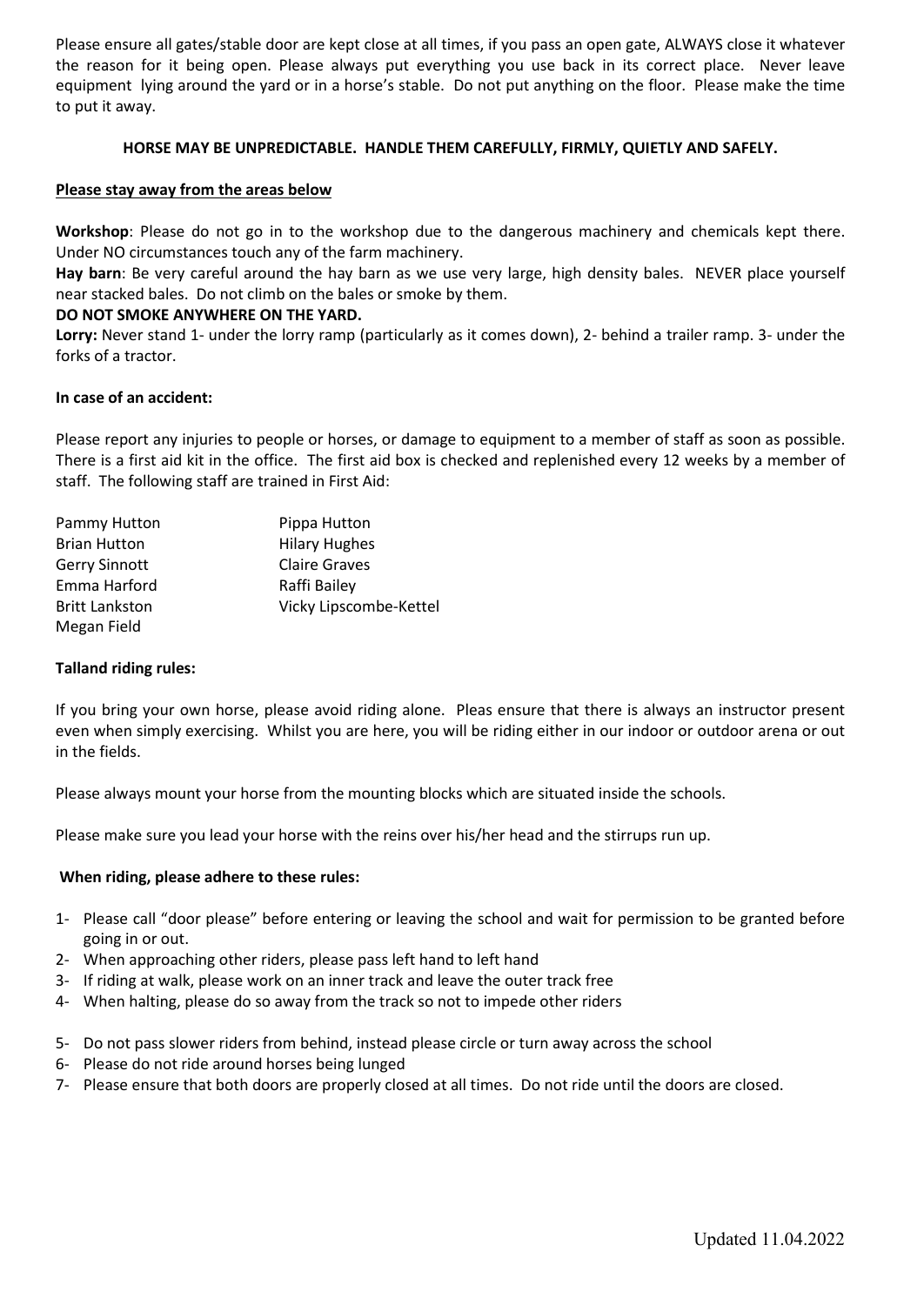## **FIRE SAFETY RULES**

## **Fire Precautions:**

- 1- SMOKING IS NOT ALLOWED ON THE PREMISES EXCEPT IN DESIGNATED SMOKING AREAS
- 2- Please note the position of the fire bell and instructions (just inside the door to the stables) and familiarise yourself with the Fire Procedure.

In case of a fire:

- a- Ring the Fire Bell. Send someone to rind the Fire Service (dial 999 telephones are situated in the office). Notify the staff.
- b- Stay calm. Only trained staff should get the horses out (and then only without putting themselves at risk), starting with those nearest the fire. Lead horses to either the top field or to the Outdoor School. Do not waste time taking off headcollars, just unclip the rope. Do not take off rugs. Do not turn horses loose in the yard unless absolutely necessary. Try blindfolding difficult horses or backing them out. If impossible, leave the stable door open and get other horses out before wasting any more time.
- c- When horses are out, assemble at the fire point then trained staff can tacked the fire with extinguishers. If the fire is caused by an electrical appliance, turn the electric off first.
- 3- Keep all passages clear at al times and do not leave tools lying around
- 4- Please note positions of fire extinguishers and how to use them
- 5- Headcollars should be hanging up near each stable
- 6- Hay nets must be tied securely
- 7- Doors should be properly bolted
- 8- Do not leave tools in the stable
- 9- When turning out and catching, a hat and gloves MUST BE WORN.

### **If you hear the bell:**

- 1- Turn off any electrical appliances
- 2- Close all doors and windows in the immediate vicinity in which you are working
- 3- Direct individuals to the nearest, safest fire exit and assembly point, which is situated in the car park.
- 4- Trained staff should assist in the evacuation of the horses without putting themselves at risk
- 5- When all's clear report immediately to the assembly point for registration

Do not block any access to the evacuated area, as this will slow down the progress of assistance. Do not re-enter the building/area until the senior fire officer or yard manager gives authorisation to do so.

#### **Dealing with smoke**

Fire Often creates a great amount of smoke. More people are killed each year by inhaling the smoke than by actual direct burning. It is therefore important you know how to react in a smoky atmosphere.

#### **In smoky conditions:**

- 1- Keep low, near the ground and if necessary crawl along the floor
- 2- Breathe shallowly through the nose place **a wet towel over nose and mouth**
- 3- Keep close to the walls in rooms or stables
- 4- Feel your way with the back of your hand
- 5- **NEVER** open a door with smoke coming out below it. Report it raise the alarm

It is the duty of all concerned to prevent the loss or injury to life in the event of fire. For this reason, it is important that you ensure you are familiar with all escape routes and know how to attack the fire using correct equipment should the need arise.

#### Fire Prevention

Good housekeeping is the simplest and most effective means of fire prevention. General tidiness, the proper disposal of waste and the limitation of exposed flammable materials can reduce the fire hazard simply.